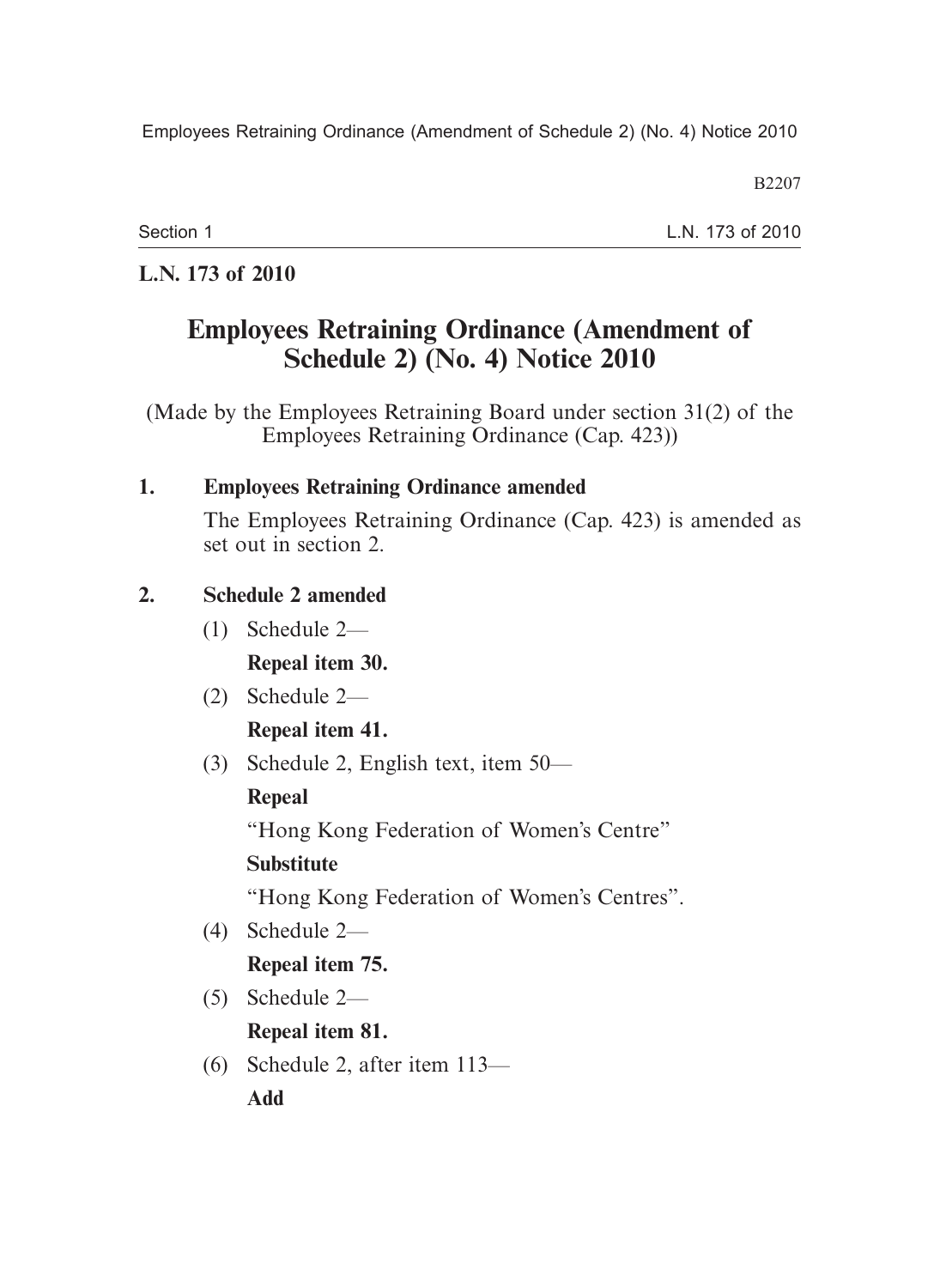B2209

| Section 2 |       | L.N. 173 of 2010                                                                                  |
|-----------|-------|---------------------------------------------------------------------------------------------------|
|           | "114. | Pui Ching Academy                                                                                 |
|           | 115.  | <b>HKMA</b> College of Further Education                                                          |
|           | 116.  | Royal International College                                                                       |
|           | 117.  | <b>Knowledge Education Centre</b>                                                                 |
|           | 118.  | Hongkong School of Commerce                                                                       |
|           | 119.  | <b>Tiptop Consultants Limited</b>                                                                 |
|           | 120.  | Hong Kong College of Chinese Medicinal<br>Nursing Limited                                         |
|           | 121.  | Hospitals, Clinics and Nursing Workers Union                                                      |
|           | 122.  | PA Company Limited                                                                                |
|           | 123.  | The Hong Kong Marble & Granite Merchants<br>Association, Limited                                  |
|           | 124.  | Hong Kong & Kowloon Restaurant & Cafe<br>Workers General Union Vocational (Day / Night)<br>School |
|           | 125.  | Chinese & Western Food Workers Union                                                              |
|           | 126.  | Eating Establishment Employees General Union                                                      |
|           | 127.  | Hong Kong Eco-tourism & Travels Professional<br><b>Training Centre</b>                            |
|           | 128.  | Hong Kong Association of Registered Tour<br>Co-ordinators Limited                                 |
|           | 129.  | Hong Kong Tour Guides General Union                                                               |
|           | 130.  | The Hong Kong Association of Hair Design                                                          |
|           | 131.  | Ming Salon Limited                                                                                |
|           | 132.  | Xianggang Putonghua Yanxishe                                                                      |
|           | 133.  | British & American Floral Art School                                                              |
|           | 134.  | Asia Tree Preservation Limited                                                                    |
|           | 135.  | Physical Fitness Association of Hong Kong,<br>China Limited                                       |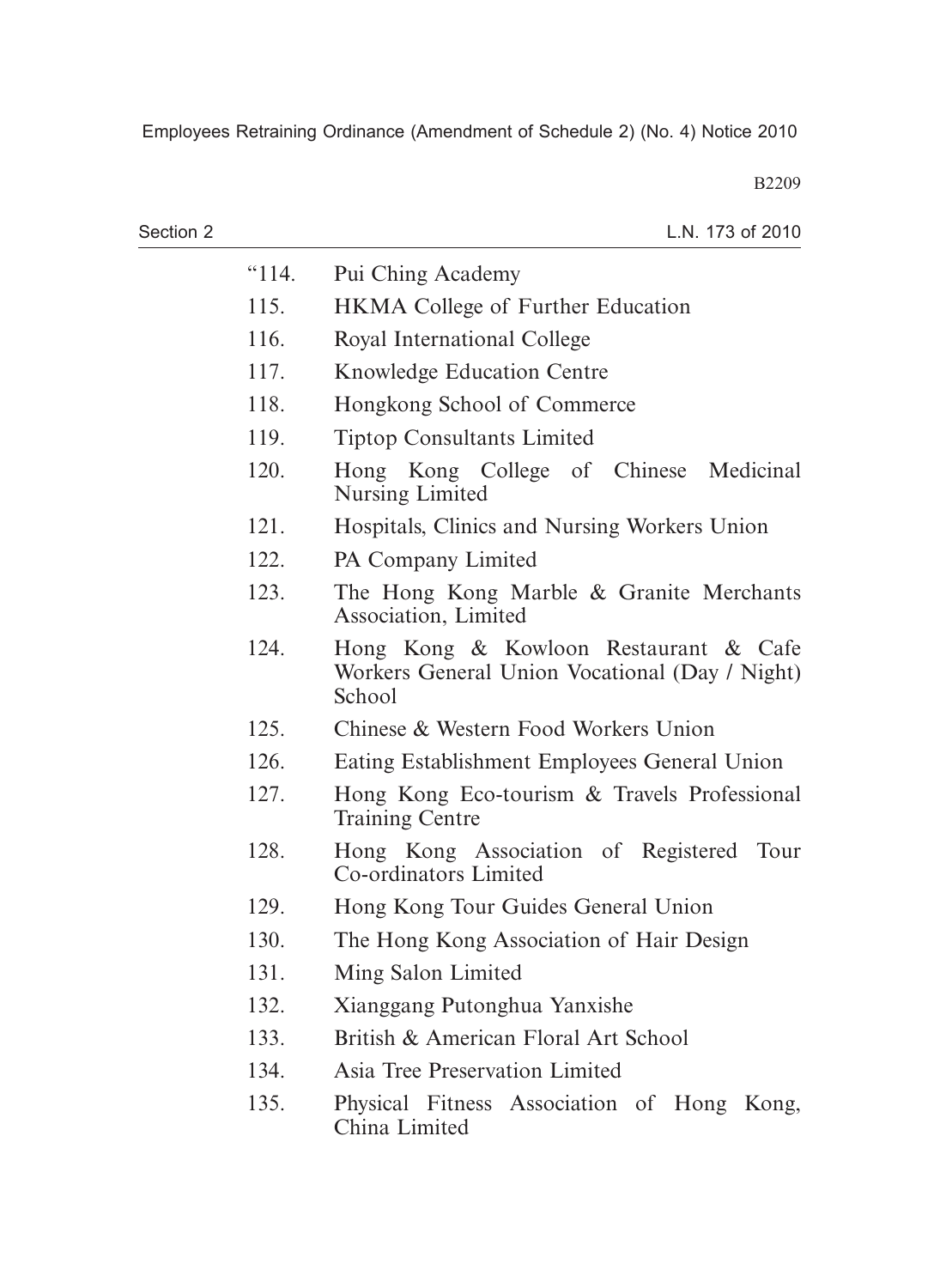Employees Retraining Ordinance (Amendment of Schedule 2) (No. 4) Notice 2010

B2211

| Section 2 |      | L.N. 173 of 2010                                                                       |
|-----------|------|----------------------------------------------------------------------------------------|
|           | 136. | Li Fai Centre of Wushu                                                                 |
|           | 137. | Asian Academy for<br>Sports<br>Fitness<br>and<br>Professionals Limited                 |
|           | 138. | Hong Kong Ballroom Dancing Council Limited                                             |
|           | 139. | Hong Kong and Kowloon Gold Ornaments and<br>Jewellery Trade Workers' Union             |
|           | 140. | Hong Kong Jewelry Manufacturers' Association<br>Limited                                |
|           | 141. | Hong Kong Productivity Council – Hong Kong<br>Watch & Clock Technology Centre          |
|           | 142. | Norray Enterprise (HK) Limited                                                         |
|           | 143. | <b>Advanced Printing Technology Centre Limited</b>                                     |
|           | 144. | Graphic Arts Association of Hong Kong Limited                                          |
|           | 145. | The Hong Kong School of Motoring Limited                                               |
|           | 146. | <b>Veare Information Centre</b>                                                        |
|           | 147. | Reach Profession Training Skills Development<br>Centre                                 |
|           | 148. | Hong Kong Storehouses,<br>Transportation<br>$\&$<br><b>Logistics Staff Association</b> |
|           | 149. | Logistics Cargo Supervisors Association".                                              |

NG Tat-lun Chairman, Employees Retraining Board

17 December 2010